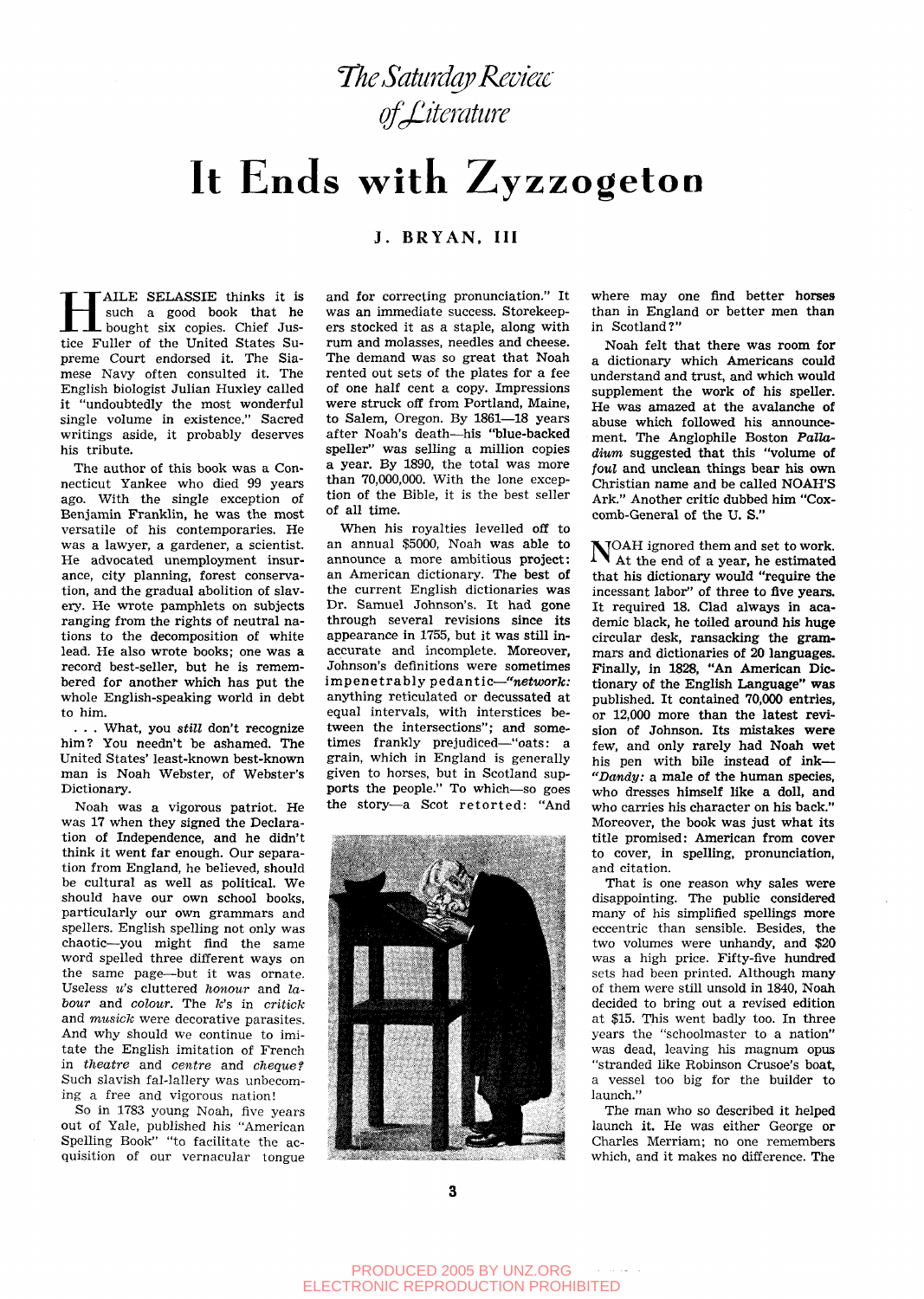brothers had been partners since 1831, when they set up a small job-printing business in Springfield, Massachusetts, with toothbrushes and wallpaper as sidelines. Now, 12 years later, they offered to lease Noah's copyrights on a royalty basis. His heirs accepted. The Merriams farmed out the speller and the other books, and concentrated on a new revision of the dictionary, with Noah's son-in-law, Professor Chauncey A. Goodrich of Yale, as editor.

It was ready in 1847: one volume, \$6. This *was* what the public had been waiting for. Educators liked it too. New York State ordered a copy for each of its 10,000 district schools. Massachusetts ordered 3,000. The book sold so fast that when, in 1857, G. & C. Merriam bought the copyrights outright, they were glad to pay \$250,000.

The first printing of the current edition was in 1934. Although its title is "Webster's New International Dictionary, Second Edition," it is actually the tenth revision of Noah's original. Its editor in chief was William Allan Neilson, formerly President of Smith College. Special editors numbered 207. There are 12,000 illustrations, 13,500 names in the biographical section, 30,- 000 localities in the gazetteer, 550,000 entries in the vocabulary. Many consider it is thus the most complete and most sumptuous general dictionary ever published\*—a monument that will endure unchanged, you may think.

But don't say so in the presence of Merriam's staff. They deplore the popular belief that whereas a newspaper editor meets deadlines as breathlessly as a sprinter meets the tape, a dictionary editor uses the same time-scale as a geologist. The Webster is a fluid publication. A whole edition, which may total 1,000,000 copies, is not printed in a single Marathon run of the presses, but in printings of 10,000. Between printings there is an interval permitting revision. For example, the department of new words is continually being enlarged. *Panzer* and *blitzkrieg* are already listed. So is *Quisling,* though the term was not bom until April, 1940.

Merriam advertises that the Webster has 122,000 more entries than any other dictionary, but the editors are careful to point out that mere bulk is not necessarily significant. If they wanted, they could heap up a vocabulary of 3,000,000, by pitchforking in hyphenated, technical, obsolete, and disreputable words. Chemistry could supply the names of 100,000 carbon compounds alone. Usefulness is the

*{Continued on page* 32)



Cover design by E. McKnight Kauffer

#### Features

| IT ENDS WITH ZYZZOGETON    | <b>PAGE</b> |
|----------------------------|-------------|
| ALMANAC FOR SPRING READING |             |
| OUTING OF SPRING AUTHORS   |             |
| The Phoenix Nest           |             |
| Regional Costumes          |             |
| IN THE SCHOLARLY JOURNALS  |             |
| AMONG THE YOUNGER POETS    |             |

#### Reviews

| <b>BOOK</b>                                                                          | <b>AUTHOR</b>                                 | <b>REVIEWER</b>                        |
|--------------------------------------------------------------------------------------|-----------------------------------------------|----------------------------------------|
| SHERWOOD ANDERSON'S MEMOIRS                                                          | Sherwood Anderson                             |                                        |
| THE EDGE OF DARKNESS                                                                 | William Woods                                 |                                        |
| Islandia                                                                             | Austin Tappan Wright                          |                                        |
| IN THE YEARS OF OUR LORD                                                             | Manuel Komroff                                | George N. Shuster 8                    |
| KINGS AND DESPERATE MEN                                                              | Louis Kronenberger                            |                                        |
| VILLAGE IN AUGUST                                                                    | T'ien Chun                                    | $Chen$ Shih-hsiang13                   |
| <b>BINDWEED</b>                                                                      | Betty de Sherbinin                            | Bess Jones16                           |
| MY UNCLE DUDLEY                                                                      | Wright Morris                                 | Paul Armstrong16                       |
| BEND IN THE RIVER                                                                    | Jan Valtin                                    | <i>Paul Starrett17</i>                 |
| RIVER LADY                                                                           | Houston Branch and<br>Frank Waters            | N. L. Rothman17                        |
| FULL SCORE                                                                           | Frank Baker                                   | Richard A. Cordell17                   |
| VICTORY IN THE DUST                                                                  | Arthur Phillips                               | Phil Stong18                           |
| BIDDY BROGAN'S BOY                                                                   | Jim Tully                                     | S. L. Phillips18                       |
| NO COMMON GLORY                                                                      | David Pilgrim                                 | Charles David Abbott18                 |
| STRATEGY FOR DEMOCRACY                                                               | J. Donald Kingsley and                        | David W. Petegorsky Roger N. Baldwin22 |
| CESARE BORGIA: THE MACHIAVEL-<br>LIAN PRINCE                                         | Carlo Beuf                                    |                                        |
| LIVING LETTERS FROM AMERICAN<br><b>HISTORY</b>                                       | Edited by<br>Frances Boykin                   | Allan Nevins25                         |
| BLACK MARTINIQUE-RED GUIANA<br><b>BLACK BORNEO</b><br>FROM MADRIGAL TO MODERN MUSIC: | Nicol Smith<br>Charles C. Miller              | Linton Wells28                         |
| A GUIDE TO MUSICAL STYLES                                                            | Douglas Moore                                 | G. S. Dickinson30                      |
| HORATIO PARKER                                                                       | Isabel Parker Semler<br>in collaboration with | Pierson Underwood Paul Henry Lang31    |

#### **Departments**

New York, N. Y. Harrison Smith, President and Treasurer; Vol. XXV, No. 15, April 11, 1942. Entered as second<br>George Dilkes, Vice President; Amy Loveman, Secretary; class matter at the Post Office at New York, N. Y., under<br> \$4 a year; \$5 in Canada and other countries. At least is indexed in the "headers' Guide to Periodical Literature.

THE SATURDAY REVIEW OF LITERATURE, published weekly 3 weeks' notice required for changes of address; both the state of the state of the state of the state of the state of the state of the state of the state of the state of George Dilkes, Vice President; Amy Loveman, Secretary; class matter at the Post Office at New York, N. Y. Under

The Saturdap Revi**ew** 

<sup>\*</sup> Of course, there are other good dictionaries<br>of the English language. The 13-volume "Oxford<br>English Dictionary" is a monument of scholar-<br>ship; it is historical and linguistic rather than<br>"general." In this country ther